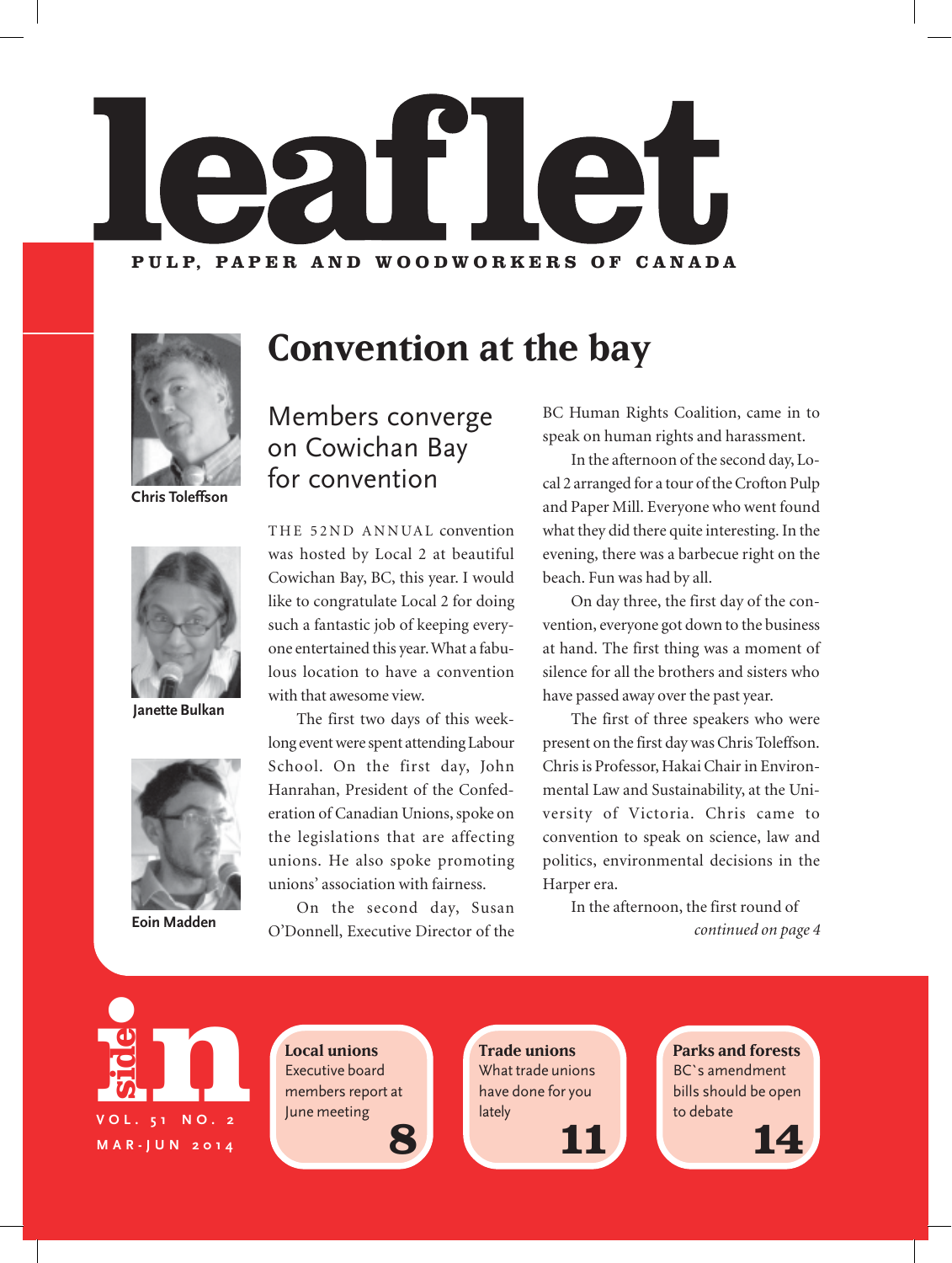## **"The two main points of discussion for the forums...were well received in the region and had a definite impact."**

#### **ERNIE DOUGAN SUCCUMBS TO BATTLE WITH CANCER**

My husband, Ernest Webber Dougan, passed away on Oct. 14/13 after a lengthy battle with cancer. He was 76 years old.

Ernie was a member of the PPWVC and the President of Local 25 in Prince George for over 20 years.

As written in "The Early History of Pulp, Paper and Woodworkers of Canada", "Ernie Dougan, a Local 9 millwright, moved to NCP. Having a foundation in the PPWC, Ernie soon became president (Local 25). He served the local both at home and away at National Executive Board level for many years."

He devoted untold hours to the welfare of others in the workplace and was an unwavering loyal advocate for the fair and equitable treatment of his union brothers and sisters. Ernie was the soul of diplomacy and showed great respect for all.

He was forced to retire due to complex health issues in 1998 and spent the remainder of his life with a keen interest in world affairs, trips on the water, and time with his family.

He will be forever missed, forever loved. *Karen Dougan* PRINCE GEORGE



**Ernie Dougan**

#### **STAND UP FOR THE NORTH MEETINGS ARE SUCCESSFUL**

On behalf of the Stand Up for the North Committee, I would like to thank your national union for its sponsorship of and generous contribution to the forest forums we organized on April 12 in Prince George and April 13 in Mackenzie under the heading of "Renewing Our Woods: Keep Our Forests Public and Sustainable" and featuring speakers from the forestry, labour, environmental and First Nations sectors. We would also like to extend particular thanks to yourself [Arnold Bercov] and Frank Robertson for initiating the idea for the forums and helping organize them, as well as Chuck LeBlanc, Stuart Blundell, Dave Seright, Mike

Broadbent, Bob LaVallee, Julie Ross and Louise Soukeroff for their helpful contributions to the work.

These forums, which attracted upwards of 200 people in Prince George and 45 in Mackenzie, played a significant role in advancing the local and regional discussion over the provincial government's controversial plans to roll over existing Forest Licences in the province into vast Tree Farm Licences dominated by a handful of big companies. Adding to the discussion, several of the speakers from the Prince George and Mackenzie events were also able to present to more than 65 people at a successful meeting on April 14, hosted by local organizations in Williams Lake.

The two main points of discussion for the forums, i.e., the need for forest tenure that works for all sectors of the forest industry and all British Columbians, and the need to bring our forests back to health and sustainability, were well received in the region and had a definite impact.

Your union's support and financial contribution helped to make all of this possible and we appre-

ciate your commitment to the communities in our region and to the future of our forests.

> *Peter Ewart Stand Up for the North Committee* PRINCE GEORGE

#### **EGON TOBUS, A NOBLE MEMBER OF PPWC, PASSES AWAY**

Egon Tobus, who died earlier this year, was one of the Real Union People whose work in our local was important. Egon is everyman. He gave his time. He saw that life has changes as he took so well to it, embracing every confrontation, which he saw not as a battle but as a cooperative experiment of life.

He walked in it all so well as a boy and a young man with friends, with employers, as a migrant, a husband and father, as a Canadian, with a new language, and as a friend of mine.

He did not walk with anger as so many do. Sober, quiet, understanding was his way. He admired directness and honesty and believed such action was its own reward.

> *Terry Smith Local 3 retiree* GARIBALDI HIGHLANDS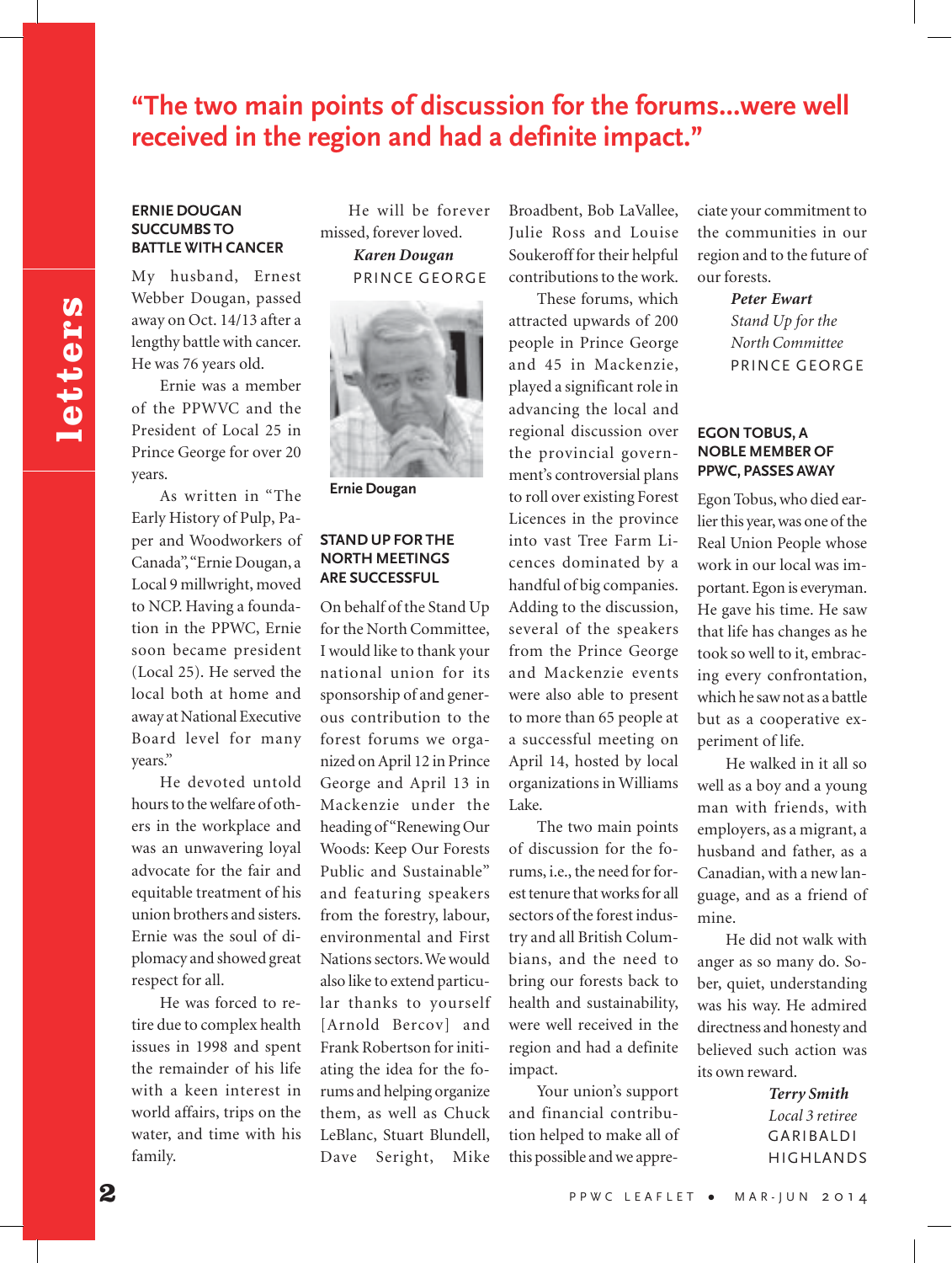# The way things are in my eyes

#### **BY RON RICHARDSON** *LEAFLET* EDITOR

WOULD LIKE TO congratulate Loca<br>
on the fantastic job they did hosting this<br>
year's convention. I am sure everyone had<br>
great time. From the beach barbecue to the<br>
entertainment at the banquet, it was awesome. It is WOULD LIKE TO congratulate Local 2 on the fantastic job they did hosting this year's convention. I am sure everyone had a great time. From the beach barbecue to the going to be hard to beat.

To start, I would like to thank everyone for another term as the *Leaflet* editor. I am extremely honoured to fill this position and I will do my best. I find it important to keep the membership informed of what is going on in the world, at home and right here in the most independent and democratic union that anyone can be involved in, the PPWC.

I would also like to congratulate Locals 2, 8 and 9 on rejoining the Confederation of Canadian Unions. When you join a group like the CCU, you have the backing of other unions but not having to be run like the other big unions.

With convention over, I would like to congratulate all the officers and committee members for being elected into their various positions and hope they have success in the duration of their terms.

There are a few things on the world map this year that are very important on the labour front.

The one that tops my list is still the one that I spent most of last year wrapping my head around, and that is the poor conditions people are forced to work in if they want employment. What I really wonder is if any of these employers have any kind of conscience at all and, if they do, how they could let things get to this state. They have to be seeing what is going on.

A little closer to home there are the foreign workers and how they are treated has been a hot topic here. This has been a bee in my bonnet for quite some time now and things have been getting worse. From the way the employees have had to pay back their overtime in one case to the way they are cramped into a small living space and then charged a huge amount

to live there are just a couple of the many problems. The government has finally heard what has been said and they are looking into the program. What that is worth we will see.

Local 26 has started a petition to stop the cuts to education in rural British Columbia. I personally think this is a very important issue. I have two children entering into post-secondary education and I would like to see them be successful in this and not have to worry about cuts in their education. If you want to sign the petition, go to the Local 26 website and you will find it there. I wish Local 26 success in this endeavour.

On another education note, I spent a few hours walking the picket line outside a few of the Prince George schools. Listening to what the teachers were saying, they truly are out there not just for themselves but also for the students. They believe class sizes do

affect their ability to spend adequate time with the students. I hope everyone will spend some time out there on the picket lines so the teachers don't feel they are in this on their own.

**WHEN YOU JOIN A GROUP LIKE THE CCU, YOU HAVE THE BACKING OF OTHER UNIONS BUT NOT HAVING TO BE RUN LIKE THE OTHER BIG UNIONS.**

I hope the teachers get what they deserve and they don't have to suffer through a long and drawn-out labour strike because no one deserves to have to deal with that.

I hope everyone has a great year and will take time to read this newsletter this year and take time to get some submissions into me at my email address or Louise at the National office.

Remember, this is your newsletter and your input is important to everyone at the other locals.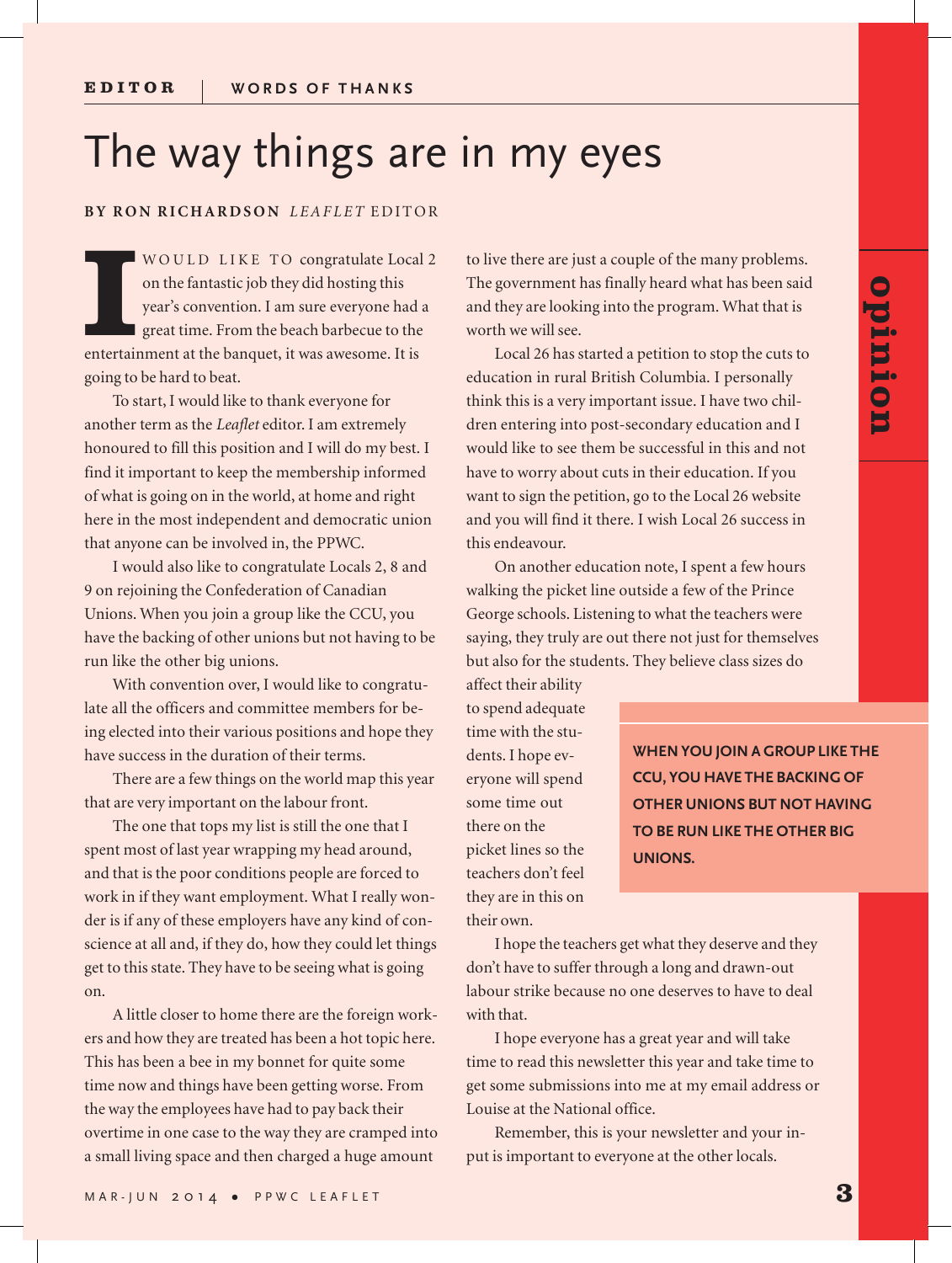#### **CONVENTION**

#### *continued from page 1*

nominations for table officers was held. These positions are President, First Vice-President, Second Vice-President, Secretary-Treasurer, Occupational health and Safety Officer, Environmental Officer, and Forest Resource Officer. The second, and final, round would happen on the last day of convention.

After all of the nominations, the membership welcomed the second speaker of the day, Satnam Manhas, who is the Ecosystem Services Program Manager of Ecotrust Canada. Satnam came to talk to the convention about forestry and, more specifically, carbon.

The third speaker was Eoin Madden, a Climate Campaigner for the Wilderness Committee, who spoke about fracking and what it is most notably doing to our environment and the water in northern British Columbia.

PRESIDENT When the last speaker of the day was done, it was time for some of the convention reports to get done. To start it all off was the president's report, given by Arnold Bercov (Local 8). Arnold first mentioned that on the second day of him being president it



**President Arnold Bercov chairs the convention**

was announced RockTenn had decided to close the New Westminster plant. He mentioned that Local 16 had been a long-time member of the PPWC and a cornerstone of our organization, and every member of our union wishes only the best for the members of Local 16.

In September, Arnold and Frank attended the CCU convention in Halifax. At the labour school there they talked about the continuing attack on unions through pending legislation (Bill 377) and the ongoing efforts by government and business to give a negative image to unions.

In March, Arnold was asked to sit temporarily on the Forest Stewardship Council (FSC) Canada Board. In September, Arnold was elected to the FSC Canada Board for a full two-year term.

**Satnam Manhas, Ecosystem Services Program Manager of Ecotrust Canada, speaks about carbon**



Arnold touched on the event that he was part of at UBC the supported old growth forest that happened on January 23. At the event that was eventually called "BC Coastal Forest: What's the vision?"

Arnold spent some time at various mills throughout the province, such as Prince George on December 11, where he was welcomed by a huge dumping of snow so he was unable to get up to Mackenzie, which was a disappointment. In March, he visited Cranbrook, where he attended an Executive Council meeting with Local 15 and Paper Excellence. In November, he visited Castlegar and attended a President's Council meeting with Mike Conci. This was Mike's last meeting of this type as Local 1 president. Mike retired shortly after.

Arnold, Gary Fiege and Frank Robertson met with the new CEO of Catalyst, Joe Nemeth, for a casual meet and greet. On Nov. 20, Arnold attended a President's Council meeting in Nanaimo. All the CEP reps were also present. It was a fairly positive meeting.

He also touched on a few other things he attended and helped to organize, such as Leadership Training in early March. At the same time, he had meetings with Urban Impact, which is a Local 5 plant, about ways to secure a recycling contract.

On March 20, Frank and Arnold met with Steve Thomson, Minister of Forests, Lands and Natural Resource Operations. They had a 45-minute meeting and did agree to further meetings.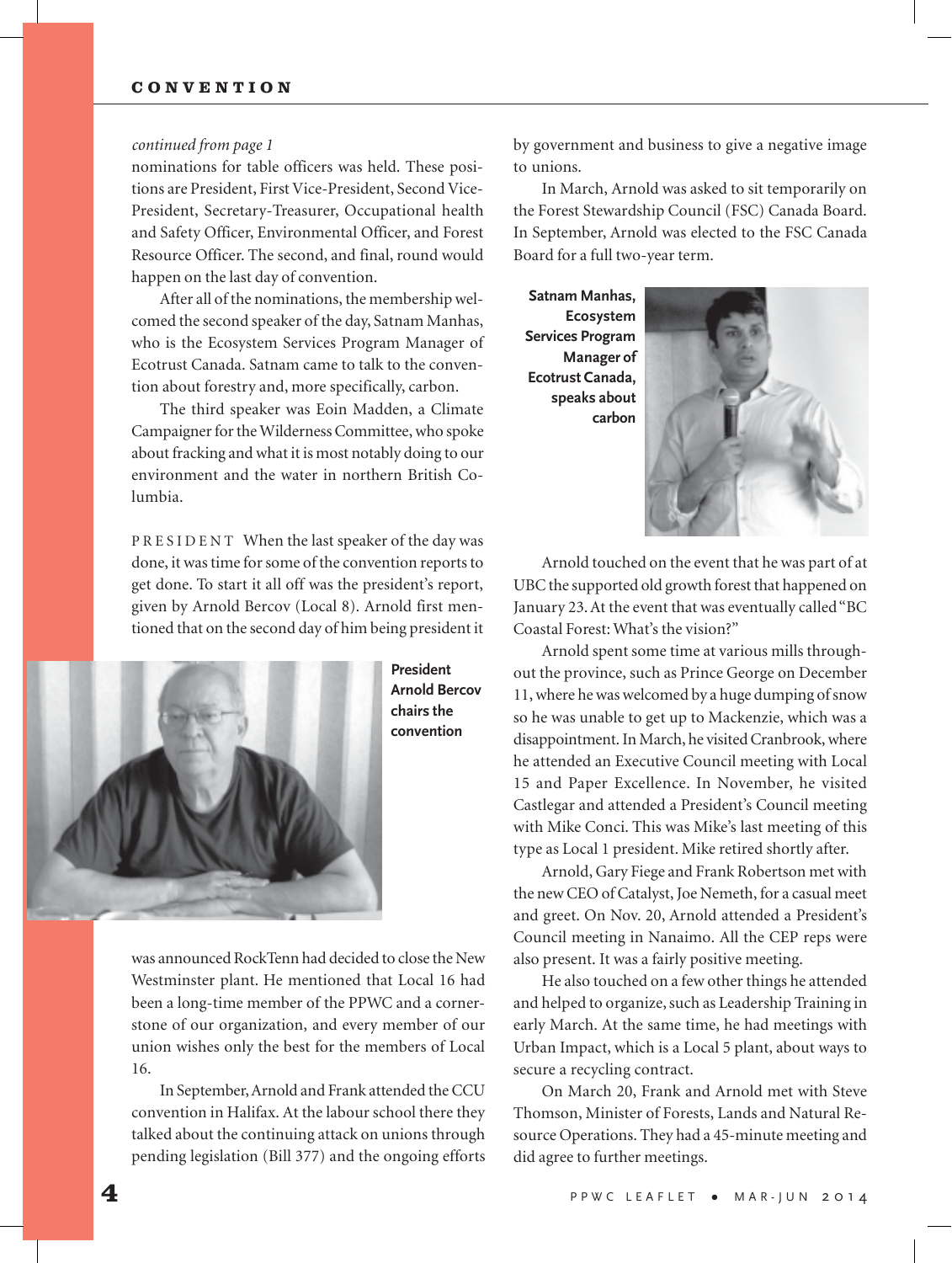FIRST VICE-PRESIDENT Frank Robertson (Local 9) then gave his report. Frank also touched on what happened at Local 16, mentioning they were the last Wage Caucus Local to present management with the pattern agreement last spring. After several months of going back and forth with RockTenn, the Local made the decision to take a strike vote in order to secure the pattern. The strike ended suddenly when RockTenn informed the union of their plan to permanently close the New Westminster plant.

Frank then spoke on the meetings he attended such

as the one he and Arnold attended at UBC on January 23. This meeting was structured to promote a discussion on what the long-term vision for forestry is on the coast. He also has been involved with the Stand Up for the North Committee to plan an



**Frank Robertson First Vice-President**

open-house-style meeting for the weekend of April 12 and 13 in Prince George and Mackenzie. Frank has also been involved in a survey the provincial government put money aside for to study on the BC pulp and paper industry, I am sure Frank will keep everyone apprised of all the information he can give us. Frank also touched on the Leadership Training the National office put on and how the full- and part-time officers fielded questions from the members who were in attendance.



**Environmental Officer Stuart Blundell reports on environmental issues and concerns**

SECOND VICE-PRESIDENT The second day of convention started off with Second Vice President Mike Broadbent (Local 18) giving his report. In September, Mike attended a meeting with Wayne Warawa,

James Hope and Mike Federici of the PPWC along with members from Unifor and Canfor to set the agenda for the Joint Pulp and Paper Industry Safety Conference.

Through-



**Mike Broadbent Second Vice-President**

out the year Mike attended a few other meetings and seminars, such as the Forestry Day at UBC that was set up by Arnold and others, the Health and Welfare Training Seminar put on by Wayne Warawa, Environmental and Forestry Seminars put on by Stuart Blundell and Steven Miros, and he also attended the Leadership Training put on by the National office.



**Secretary-Treasurer Bonnie Horswill attends her last convention**

SECRETARY-TREASURER Bonnie Horswill (Local 26) then gave her report. This will be Bonnie's last report to convention, as she did not run this year for this position.

ENVIRONMENTAL OFFICER Stuart Blundell (Local 9) gave his report. This is a good time to be in the forest products business as pulp and specialty paper prices are high and the demand for lumber and pellets are high as well, Stuart reports. Stuart also said that companies are always looking to improve the bottom line and they find labour costs as an easy target. *continued on page 6*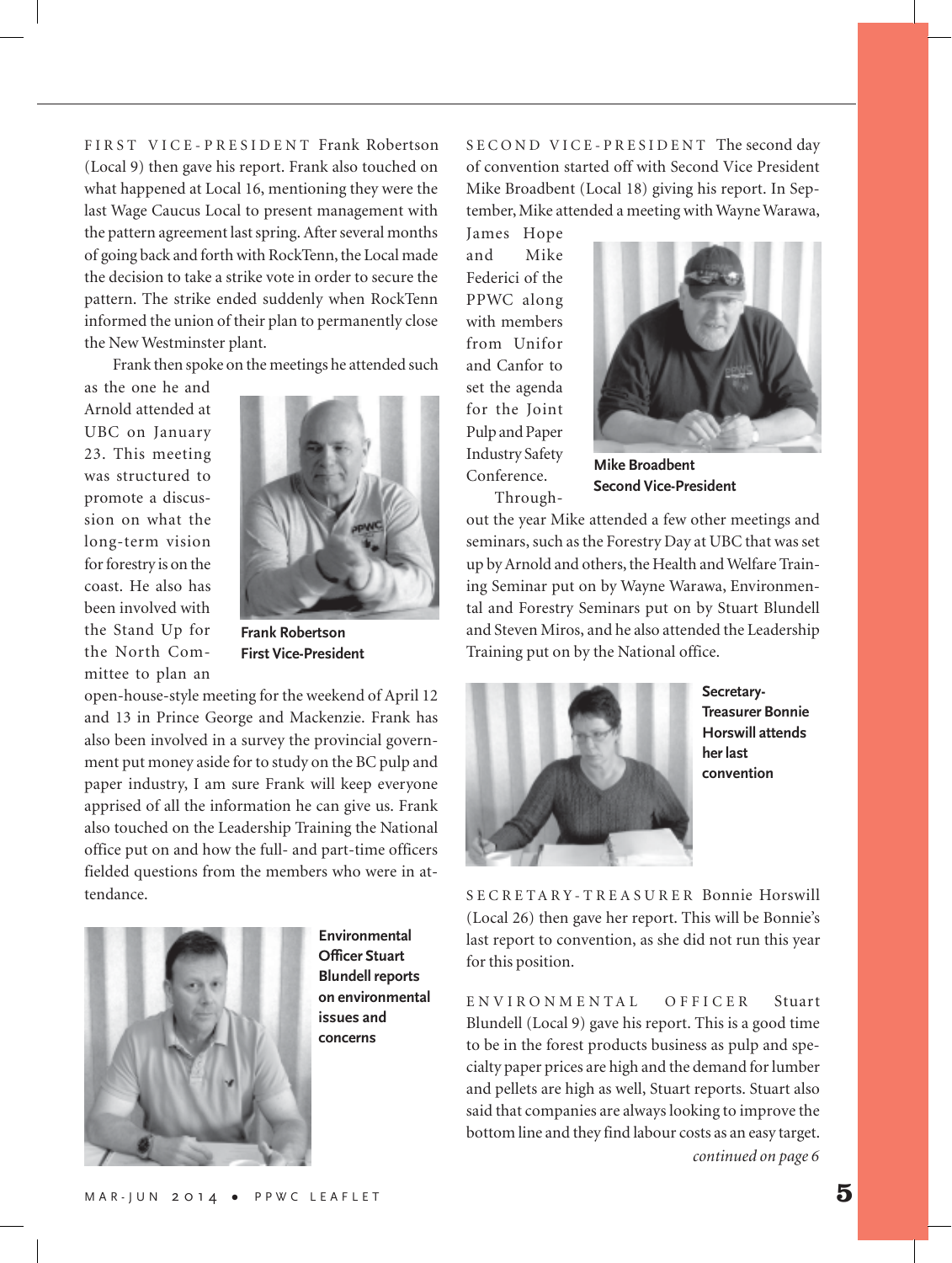#### *continued from page 5*

Stuart then reported that law makers have seriously eroded the ability to protect our environment and our natural resources by passing ill-conceived legislation, such as those contained in Bill C-38. Stuart reported on Persistent Organic Pollutants (POPs) and how they affect the marine environment and how climate change worsens the POPs threat.

Stuart touched on how environmental concerns are getting more attention in the media these days, and many of the reasons for BC's current economic boom is because of mining or the oil and gas industry. He



**Ken Wu, Executive Director of Ancient Forest Alliance, speaks about old-growth forests**

Another of Wayne's seminars was the WCB Claims and Appeals Seminar. The novices and advanced people worked together and learned how to do medical/legal requests. The next WCB Claims and Appeals Seminar is scheduled for April 14-17/14.

Wayne talked about last year's Safety Conference and the Joint Pulp and Paper Safety Conference and how successful the conferences were. Wayne ended his report by letting convention know of the many active WCB files he is working on.



**Wayne Warawa, Occupational Health and Safety Officer**

FOREST RESOURCE OFFICER Steven Miros (Local 1) gave his report on the many things he has been up to throughout the past year. Steve attended the 2013 PricewaterhouseCoopers Global Forest and Paper Industry Conference, where several forest industry CEOs suggested we have the basics of a solid industry

also mentioned all of the drawbacks of all of these industries and their environmental impact. Stuart mentioned that, even though Christy Clark's decision to not support Enbridge was huge, it is still the Harper government who will make the final decision.

John Hanrahan, President of the CCU, gave a short little speech thanking the PPWC for all the support and the importance of all the independent unions and the CCU.

Ken Wu, Executive Director of the Ancient Forest Alliance, spoke on old growth forests and how government is affecting the old growth. Ken had a great slide show that really gave a person a reality check on what is happening in the old growth.

O C C U PATIONAL HEALTH AND SAFETY OFFICER Wayne Warawa (Local 2) gave his report. Wayne spoke on the many seminars he has put on this past year and how successful they were, such as the Health and Welfare Conference, which was well attended and impacted some Locals in positive ways and how Local 18 is subsequently in the process of setting up their first Joint Health and Welfare Committee.

with great long-term potential, which was just a feelgood picture.

Steven attended the UBC Forestry Day on January 23. He thanked the many members of the PPWC who attended, and

Steven felt the



**Steven Miros, Forest Resource Officer, reports on his activities of the past year**

discussion went well and we gained a few allies, young and old.

Steven touched on the PPWC Forestry Seminar and mentioned how successful it was and mentioned the many speakers they had there.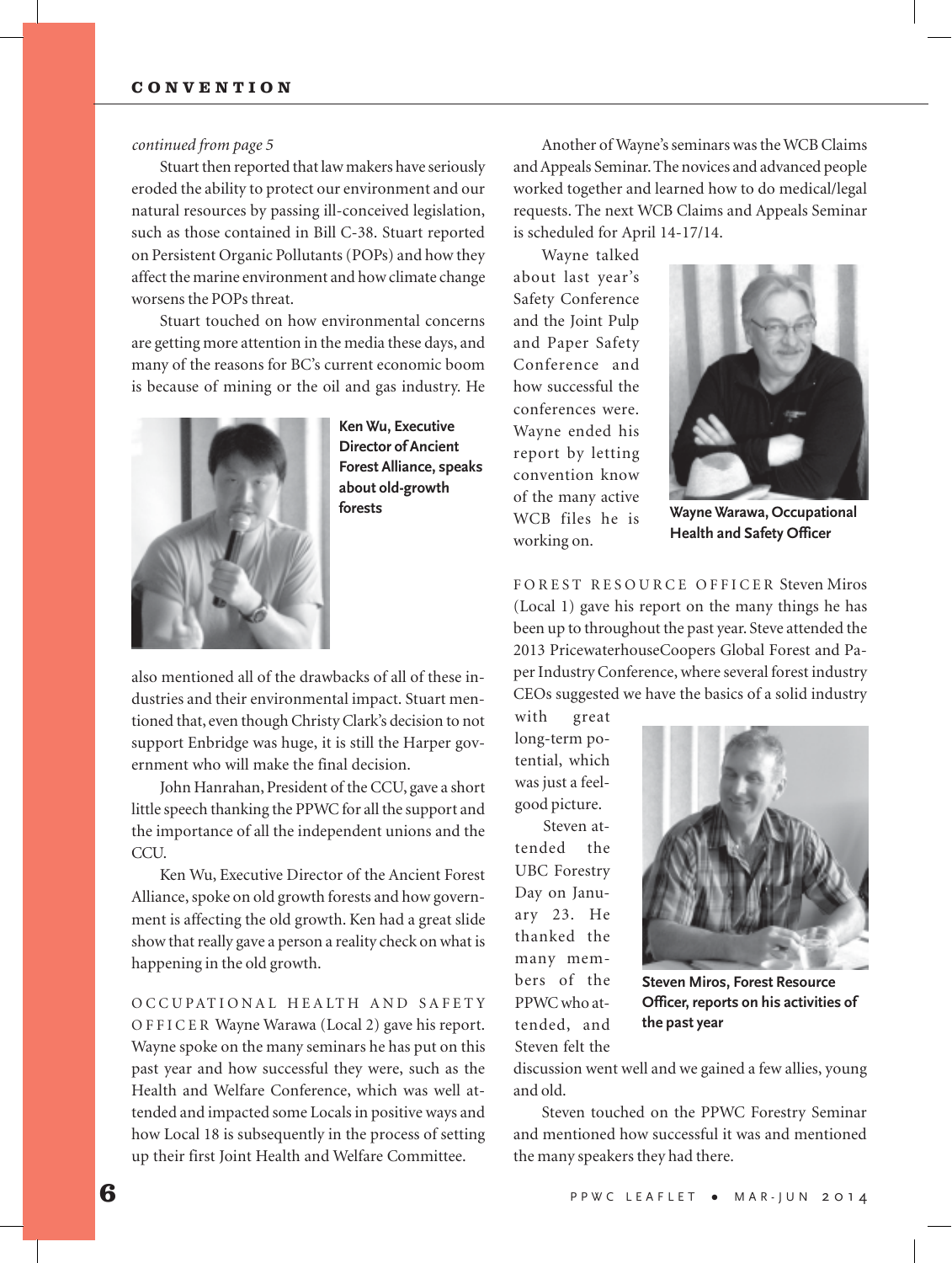LEAFLET EDITOR Ron Richardson (Local 9) gave a short report.

The convention welcomed the final speaker, Janette Bulkan, who is Assistant Professor, Forest Resources Management, at the University of British Columbia. Janette came to speak on how her country of Guyana is similar to Canada, as her country's forests had been logged and exported as raw logs and made into low-end furniture.

On the final day of convention, there were some loose ends to take care of, such as the nomination of the national officers and election of committees.

N O M I N AT I O N S F O R O F F I C E R S All positions were filled by acclamation.

- President: Arnold Bercov (Local 8)
- First Vice-President: Frank Robertson (Local 9)
- Second Vice-President: Gary Fiege (Local 2)
- Secretary-Treasurer: Al Sahlen (Local 9)
- Occupational Health and Safety Officer: Wayne Warawa (Local 2)
- Environmental Officer: Stuart Blundell (Local 9)



**Quinn Glock and Darren Pilla, Local 1**



**Dave Seright and Darren Cardinal, Local 18**

Forest Resource Officer: Steven Miros (Local 1)

#### COMMITTEE ELECTIONS

- Leaflet Editor: Ron Richardson ( Local 9)
- Tabulating Committee: Mark Hartley (Local 2), Les Hillier (Local 8), Travis McLean (Local 5)
- Tabulating Committee Alternate: Nick Moscrip (Local 9)
- Audit Committee: Travis McLean (Local 5), Tracey Mehmal (Local 2), Dave Seright (Local 18)
- Audit Committee Alternate: Glenn Jackson (Local 5)

2015 CONVENTION will be hosted by Local 9 in Prince George.

RON RICHARDSON



**John Folkers, Travis McLean and Todd Smith, Local 5**



**Chuck LeBlanc and Nick Moscrip, Local 9**



**Les Hillier, Local 8, and Debbie Oslund, Local 26**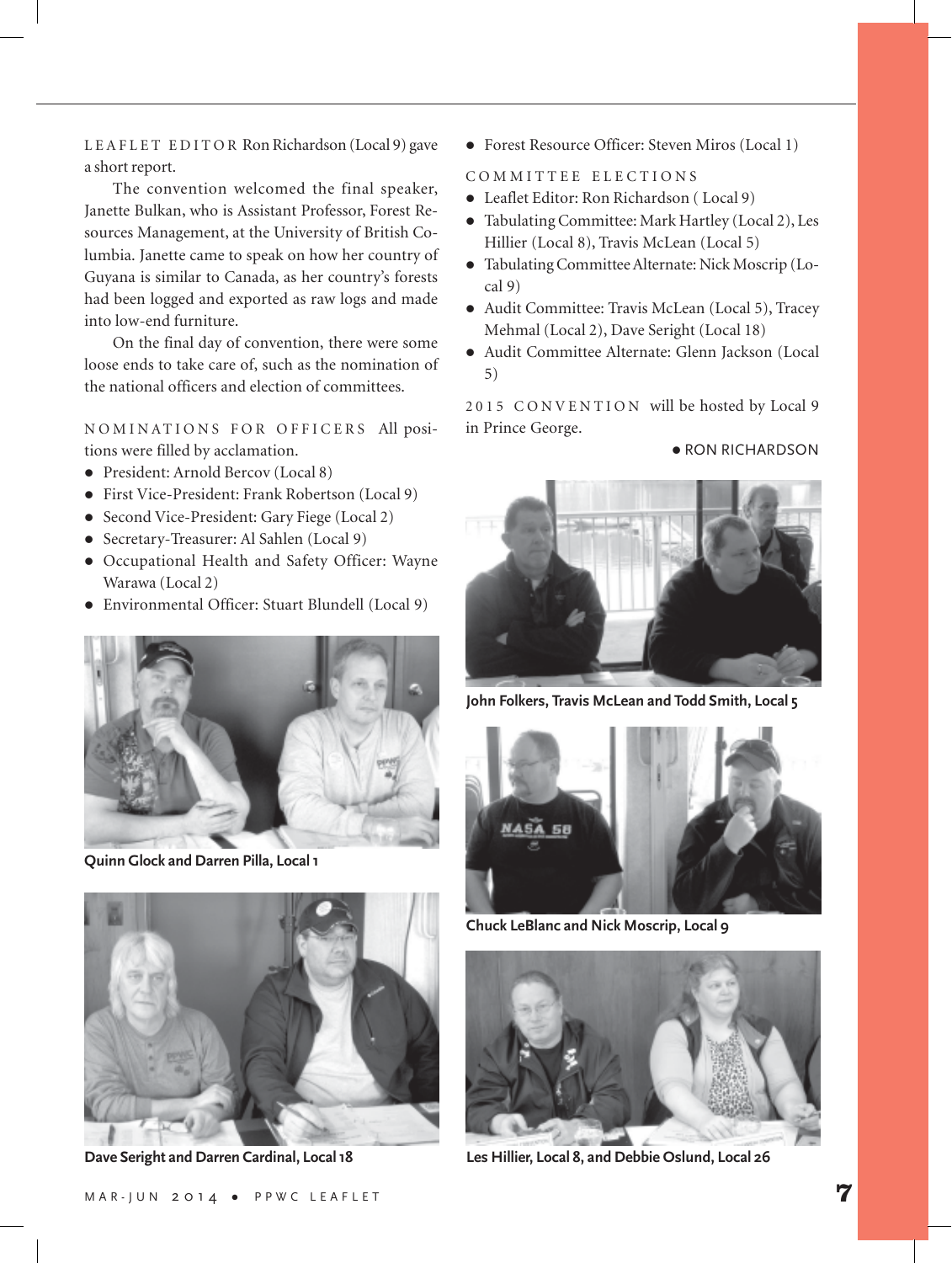## **locals**

**What's new in your local? Write to your union. Keep us all in the know. Contact richardsonron6@gmail.com.**

#### **LOCAL 5**

NEW WESTMINSTER

## **Hospitals have tentative offer**

Negotiations at CKF had stalled and we went to mediation at the Labour Board. After one day, we came out with an offer that the committee felt was good and fair. We gave our recommendation and the offer was turned down by 52 per cent.

The hospitals went to a strike vote and received a 96 per cent mandate. With the help of Vince Ready they now have a tentative offer that includes wage increases of 5.5 per cent over 5 years. The agreement would also limit contracting out, expand employment options, protect benefits, and address issues related to paramedics.

Negotiations at Urban Impact have still been delayed. GLENN JACKSON, NEB MEMBER

| KIMBERLEY |  |
|-----------|--|

## **SKK Pulp executes major shutdown**

Currently at SKK Pulp we are just beginning our first major shutdown wholly planned and executed since being purchased by Paper Excellence. To say there are some growing pains may be an understatement.

We at Local 15 are excited to have President Arnold Bercov coming out to our neck of the woods on

June 27 and were very glad to have Arnie, Frank Robertson, and CCU President John Hanrahan out for the CMAW convention recently.

We would also like to take this opportunity to welcome Locals 2 and 8 to the CCU!

> JEREMY CHRISTENSEN NEB MEMBER

### **LOCAL 18**

**MACKENZIE** 

## **Brother Broadbent enjoys retirement**

Not much new is happening at Canfor, Mackenzie Division, but much more of the same. Currently we have 202 members actively working.

Canfor is still actively recruiting tradesmen as well as supervisors for vacant staff positions. We have just hired two new millwrights from Winnipeg, who are new to sawmilling. A couple of millwrights and electricians have been introduced while here for interviews, but have not been seen since.

Brother Mike Broadbent is enjoying his retirement. He continues ripping up the golf course, and the sod farmers love him. Mike's departure had left a big hole on Standing Committee.

Hopefully, the testing for the four apprenticeships posted will start soon.

Canfor have just hired four summer students for dust control and clean up.

BOB LAVALLEE, NEB MEMBER

#### **LOCAL 9** PRINCE GEORGE

## **Shop stewards do a great job**

At Canfor Pulp, the new \$30 million Intercon generator project is ongoing, with completion slated for the end of the year and commissioning first thing in 2015.

At Esther's Inn, we have three active shop stewards who are doing a great job for the membership.

CHUCK LEBLANC, NEB MEMBER

### **LOCAL 26** CASTLEGAR

## **Negotiations start in late fall**

Our contract ended Dec. 31/12, and in January 2014 we finally got a new two-year contract. There were some wording changes, and our bargaining team managed to get a 3 per cent increase with some retroactive pay. Our next bargaining negotiations are to start sometime late fall.

Thanks to the amazing continued support of PPWC and our local communities, nine third-year Nursing students at Selkirk College once again travelled to Guatemala for just over three weeks as part of their practicum. They left on April 29 with a commitment to learn more about the common roots of health-care challenges in both the north and the south.

> NADYA SOFONOFF NEB MEMBER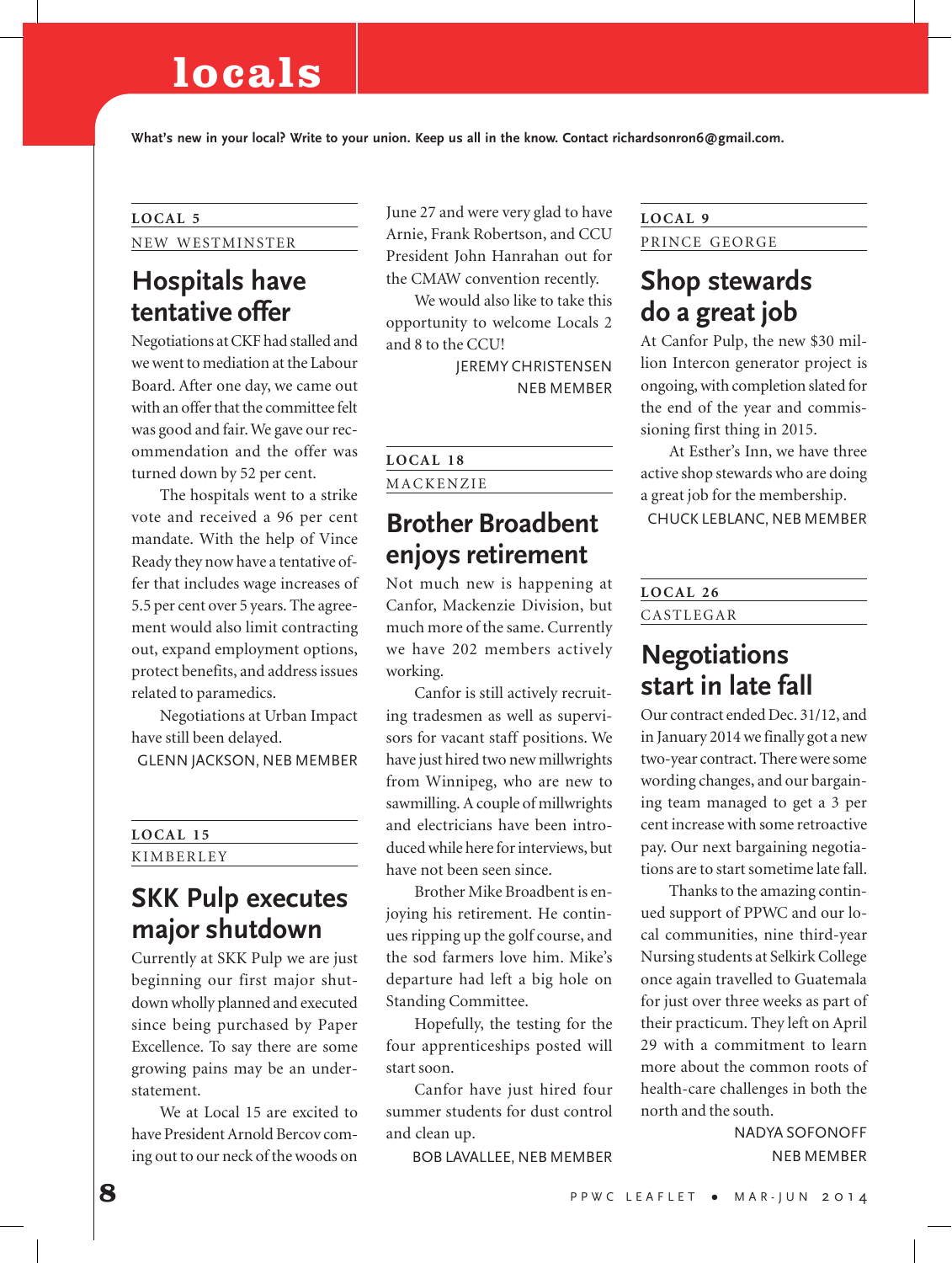## CROFTON

## **"I am my brother's keeper" campaign is successful**

**The Survey of Alberta State** HINGS ARE GETTING better at Local 2, what with the price of pulp, the new CEO, and a company that is working with us as opposed to paying us lip service. Is everything rosy? No, and it is far from it, but we are making some headway.

The company is doing better (because of pulp) and we are seeing increased capital spending at Crofton,

which bodes well for our long-term survival. The company is working with BC Hydro, and we have a number of energy projects that have or will be announced in the near future. We are in the middle of our Kraft shutdown right now and lots of work is being done to increase production and reliability.

We are still having trouble attracting tradesmen and are working to get more apprentices.

The summer student program has been returned to Crofton, albeit in limited numbers. This is great for the mill, our kids and the community, and I see the use of this into the future as a good thing.

We convinced the company that realigning the hog cat position from the steam plant back to chip supply and hiring four more steamers will actually save the company substantial money and operational problems. We have been pushing this ever since they took the job out of chip supply, but it was not until we threw some numbers at them that they finally took notice.

Safety is vastly improved at our

#### **LOCAL 8** NANAIMO

# **Local 8 votes to**

### **rejoin the CCU** Currently we have 269 members working at Harmac. Since my last

report, we went through our annual shutdown April 1-11. The shutdown went well, with the usual surprises they did not anticipate and some they did.

On April 12-14, Gerald and I, as well as a lot of our brothers and sisters from other Locals, went to Prince George for the Sand Up for the North meetings and to Mackenzie the next day to do it over again. The meetings were very informative, and we need to get the word out about forestry issues.

On May 6, Gerald, Al Delcourt and I went to the Pricewaterhouse-Coopers 27th Annual Global Forestry and Paper Industry Conference in Vancouver. The conference was very interesting and

**LOCAL 2** site. Statistics are way down, and the message we resurrected (I am my brother's keeper) has been grabbed onto by the whole workforce, even the company. They want to take some control over what our message really means, but we have insisted it is a union idea that will be driven by the union. I am not naïve enough to say it is our message that has changed things; rather it is the collective work done by our safety reps as well as the company's efforts that are making the difference, or maybe it is our stickers. Either way, less people have required medical treatment and that is our end goal.

> We recently have changed how supplementary vacation has been awarded. In the past, time was carved out of years of service for members on LTD returning to work. Now members on LTD will have this time added to their service dates and no loss will be incurred.

> > GARY FIEGE, NEB MEMBER

informative. You get to see how industry thinks. There were speakers from all over the world and the Forests Minister, Honourable Steve Thomson, was there and spoke as well.

At our last membership meeting, we invited Frank Robertson to our meeting to discuss us joining the CCU. Lots of good questions were asked and the vote was taken. Local 8 is going to join the Confederation of Canadian Unions.

Ladysmith Sawmill Division currently has 63 members working and is running two shifts.

Chemainus Value Added Division currently has 58 members working and is running two shifts.

There are currently 51 members working at Long Hoh. We have a new chairman there, Sean Demeria.

Canexus currently has 14 members working. They are now at full complement. Things there are going smoothly.

LES HILLIER, NEB MEMBER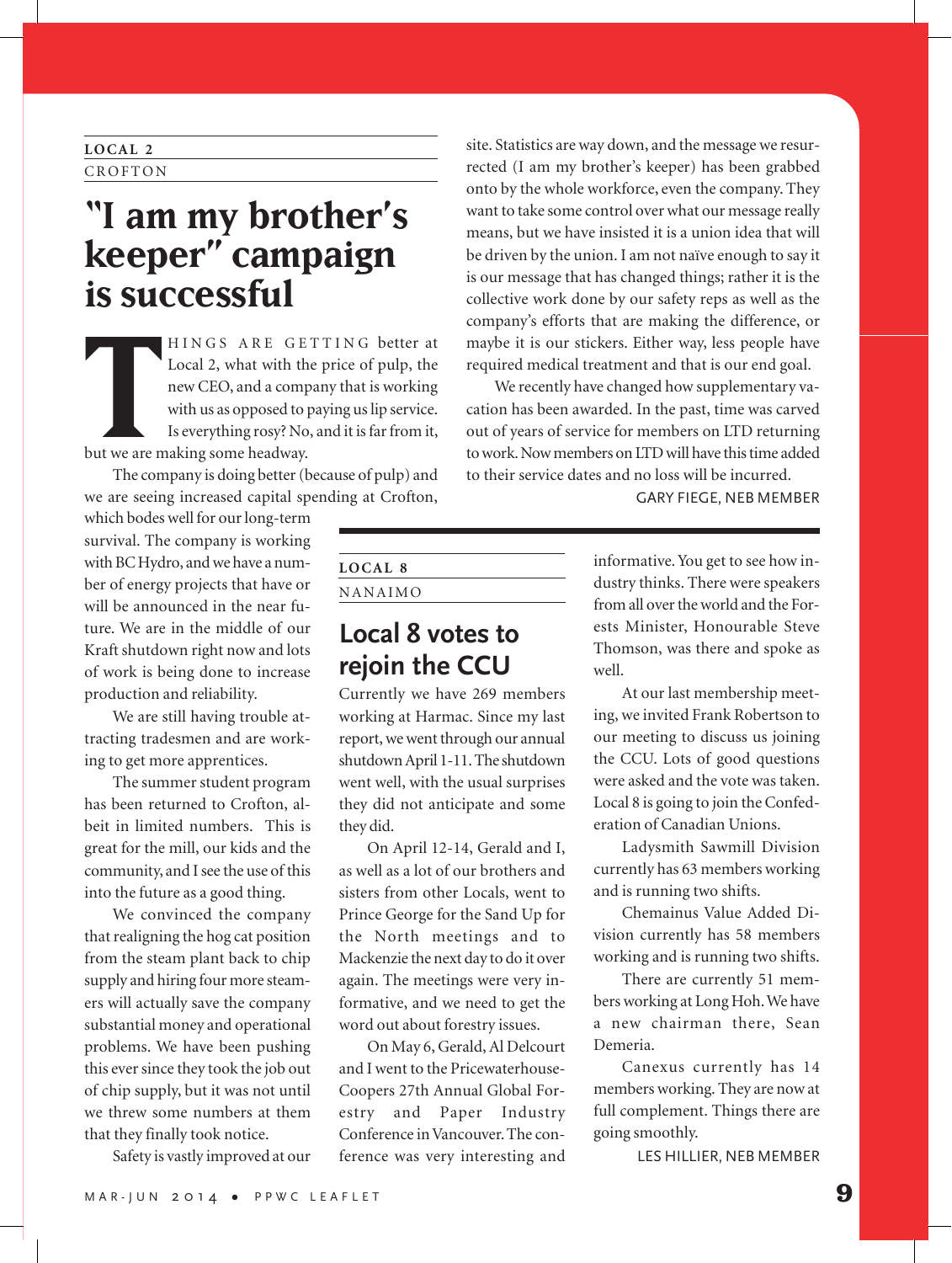

**Curtis Spencer and Doug Narver, Local 8**



**Gary Fiege, Local 2, and Wayne London, Local 15**



**Richard Wiebe and Khon Meas, Local 5**



**Glenn Jackson, Local 5, and Chuck Fillion, Local 9**



**Derrick Przysieny and James Hope, Local 9**



**Dave Benjamin and Paul Zarry, Local 2**



**Jeremy Christensen and Dave Gustafson, Local 15**



**Guests and observers**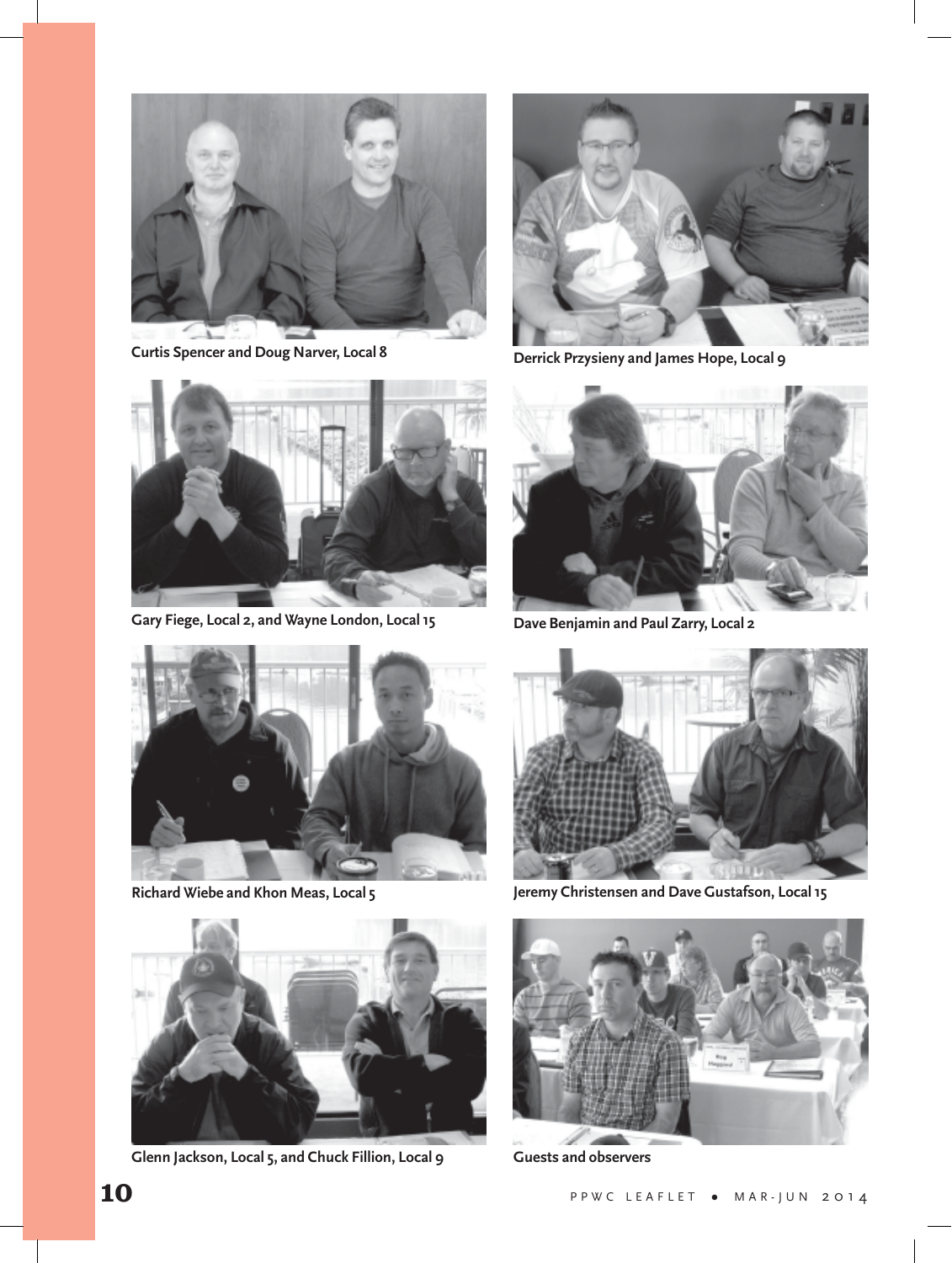# **What have unions done for you lately?**

#### **BY DON MACKINNON**

**SOMETIMES WE GET** so used to our institutions we forget how important they are to us. We take democracy for granted in Canada, but a moment's thought about life in countries without it should be enough to convince you of the importance of a democratic political system. Absent democracy, "might makes right", tyranny and inequality prevail. If our democratic institutions aren't preserved, we risk falling back into a state of affairs where people live politically impoverished lives.

Trade unions have been around longer than representative democracy in this country. It's easy to take them for granted and, particularly now when they are under persistent public attack, to forget why they are important for all of us. Here's a reminder.

First, trade unions transformed workplaces for the better. Before trade unions, working conditions were often deplorable and workplaces dangerous, and this in the most prosperous countries in the world. Twelve or even sixteen hour workdays without breaks in workplaces that were literally a threat to the lives of workers were not unusual. There was no minimum wage, medical coverage, insurance, or workers' compensation. A worker could have wages cut, be laid off or fired without warning or explanation. Women were paid less than men doing the same job and children were put to work in dangerous conditions.

Once working people formed trade unions, however, workplace conditions improved. Unions struggling to achieve these gains, which we now take for granted, had to fight against many employers and governments, who claimed that any improvement to the lives of workers was unaffordable and would render industry uncompetitive. Unions persevered, however, to the point where people came to see their benefits for everyone and governments decided to acknowledge and regulate their existence by legislation. Unions, traditionally democratic organizations, were now required to be democratic by law and to represent all workers fairly. By the same token, all workers in the workplace were required to pay dues to the democratically selected trade union because they all got the equal benefit of the union's representation (the "Rand formula"). But the benefits of union activities went beyond the

workers they represented to all workers, whether or not they are union members.

Even more, the union movement benefited the economy as a whole. One reason for the establishment of labour laws in the early part of the 20th century was to promote economic expansion by increasing the purchasing power of workers. The expansion of unionization parallels the expansion of the middle class and the reduction of income inequality, the improvement in private pension and benefits plans, and the better treatment of women and minorities in the workplace.

The last 20 years or so have seen a rapid increase in the income of the wealthiest people in the country and

**"They've protected good jobs, wages, benefits and working conditions."**

a decline of the middle class. It's not a coincidence that this has been a period of sustained attack on trade unions, culminating in "right to work" laws in many US states. Unions tend to equalize wages among

workers and ensure that fewer people are left in lowpaying jobs. They protect the vulnerable and ensure that workplaces are safe and that workers are treated fairly. As long as there is unionization in an industry, non-unionized employers can't afford to fall too far behind in the treatment of their workers.

We are again hearing that business can't afford good wages and working conditions, pensions and benefits. It wasn't true a century ago and it's not true now. "Right to work" laws do not create jobs; they diminish the quality of existing jobs by stripping workers of the benefit of trade union representation. In a race to the bottom, the worker and society as a whole always lose and income inequality returns.

So what have trade unions done for you lately? They've protected good jobs, wages, benefits and working conditions for you and your children. They've ensured that all people, including women, minorities and the disabled, you, your friends and family are treated fairly in the workplace. They've fought for the preservation of the middle class, the only sure way of guaranteeing economic prosperity for all of us in the future.

*- Adapted from an article by Don MacKinnon, President of the Power Workers' Union.*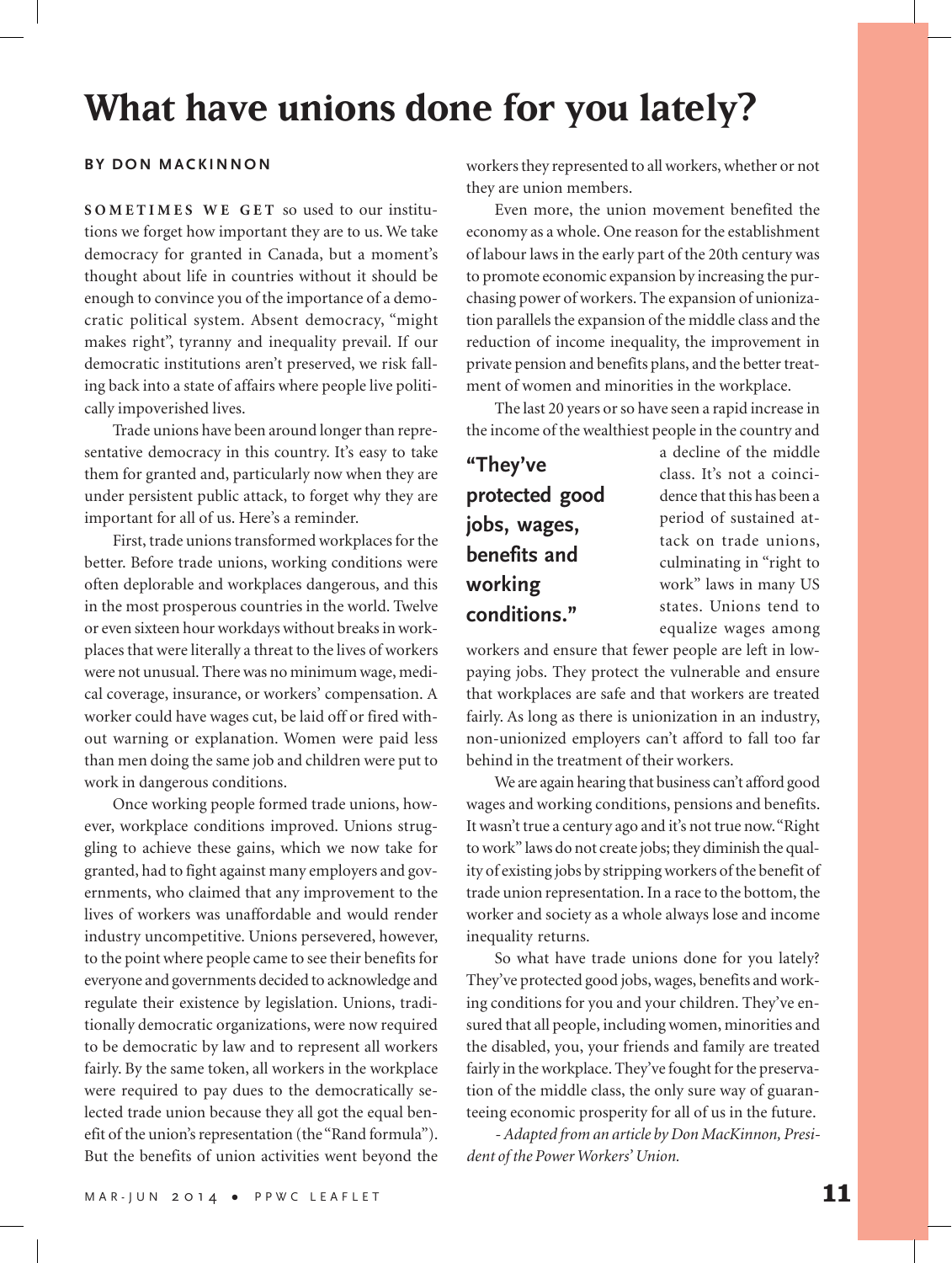### **Union troubles**

- **The Fortunetellers did not form a union although they were a spirited group because it became crystal clear that there was no future in it.**
- **The Meat Packers Union found that government gave them the cold shoulder. They felt they had a legitimate beef and a steak in their future, and were willing to meat the government half weigh, but it turned out to be much ado about mutton.**



- **The Musicians Union had no business to conduct because there were no complaints that were noteworthy, but they were composed, well-versed, and knew the score.**
- **War recently broke out among the Windows Installers Association, causing a real pane until they had a major breakthrough that was a shattering success.**
- **The Professional Bowlers Association did go an a major strike, but they were split on the issues.**
- **The Blacksmiths Union recently merged with the Plumbers Union and now they are forging ahead.**
- **The Barbers and Hairdressers Union was another group that failed because they couldn't cut it.**
- **The Dairy Workers owe everything they have to udders.**

*- Internet*

## **Kafala is alive and well in Qatar**

Modern slavery will still exist in Qatar despite the announcement of cosmetic reforms to the labour law.

The changes are designed to make it easier for employers to find migrant workers, but the announcement fails to address the multiple violations of international labour standards found by the International Labour Organization.

Qatar's notorious exit visas will remain in place. There is no indication on the fate of employees of government bodies who are being kept in Qatar against their will.

There is no freedom of association, no minimum wage, and no effective labour compliance system. None of the laws seem to apply to domestic workers.

No moves were announced to stop the death and injury toll amongst the migrant workforce.

While freedom of movement for workers should always be respected, with the removal of the "no objection certificate", the employer still sets the contract, the wage, and employees cannot join a union

and negotiate.

All these laws do is make it easier for employers to recruit staff.

The government apparently said it agrees that migrant workers should be allowed to have unions. If that's true, they should stop refusing to discuss this with the ITUC. *- Ituc-csi.org*

## **Catholic Bishops speak out for agriculture workers**

The Assembly of Catholic Bishops of Ontario (ACBO) has released a report supporting the call for equitable access for agriculture workers to the same labour rights and workplace benefits as other workers in Ontario.

The report, "Fruit of the Earth and Work of Human Hands", raises 10 key issues regarding agriculture including environmental stewardship, ethical consumer choices, as well as the protection and promotion of the human and labour rights of agriculture workers, including the right to organize.



**PPWC Local 26 members support striking teachers on their picket line in Castlegar (Photo taken by PPWC Local 1 member)**

humour **humour**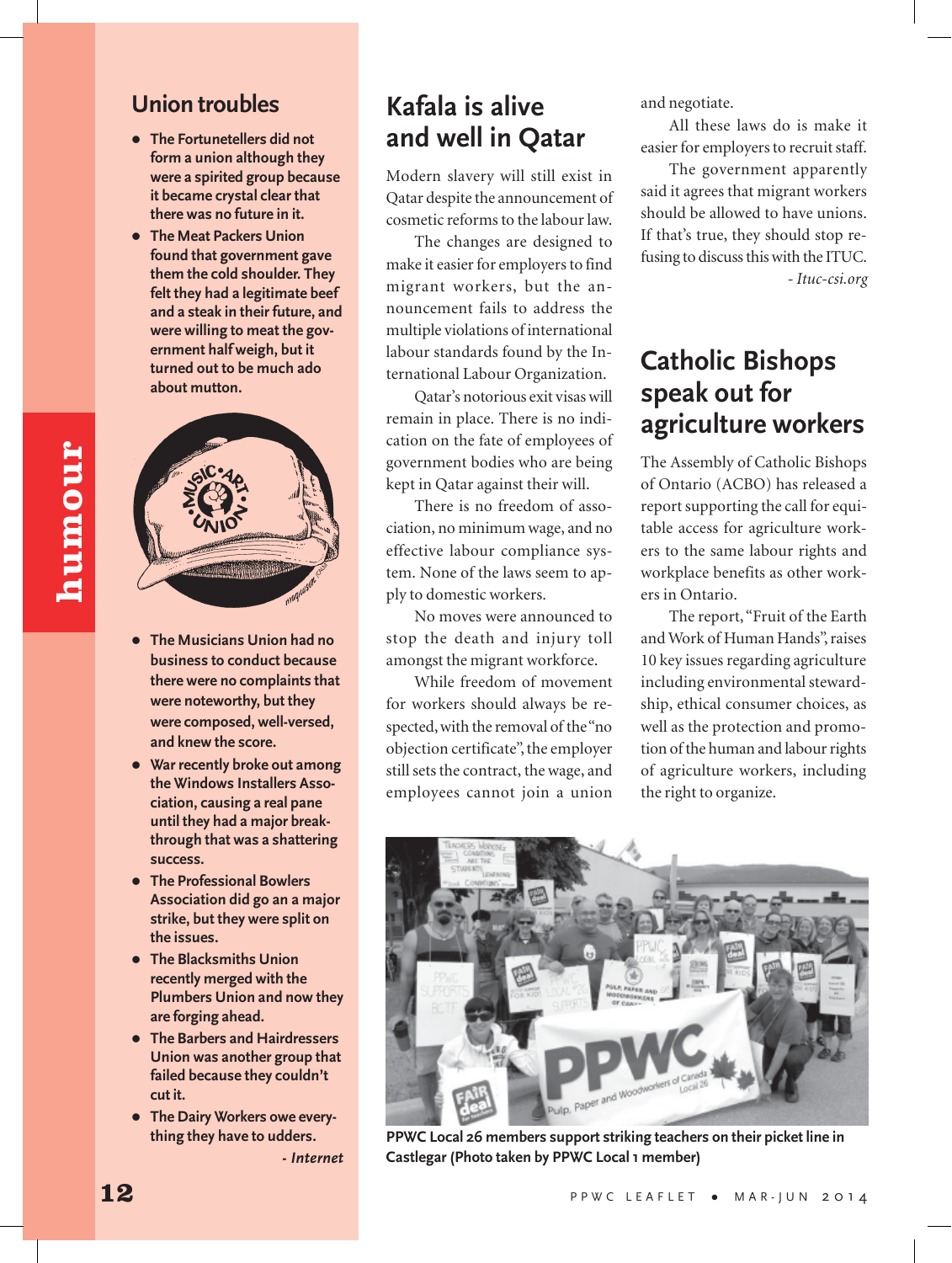#### **LABOUR RIGHT TO FORM UNIONS**

## **A federation of domestic workers is established**

**I**<br>**I**<br>**I**<br>**I**<br>**I**<br>**I** N THE PAST TWO years, 25 countries improved legal protections for domestic workers, with many of the strongest reforms in Latin America. Some of the biggest challenges loom in the European Union, which has a growing elderly population depending on the services domestic workers provide, and the Middle East and Asia, where progress has been weak and some of the worst abuses occur.

Labour leaders from more than 40 countries met in Montevideo Oct. 26-28/13 to establish the International Domestic Workers Federation to organize domestic workers worldwide, share strategies across regions, and advocate for their rights.

According to the ILO, almost 30 per cent of the world's domestic workers are employed in countries where they are completely excluded from national labour laws, including weekly rest days, limits to hours of work, minimum wage coverage, and overtime pay. Even when partially covered, domestic workers are often excluded from key protections such as minimum age requirements, maternity leave, social security, and occupational health measures.

On Sept. 5/13, the Domestic Workers Convention entered into legal force. This ground-breaking treaty adopted in 2011 establishes the first global standards for domestic work. Under the new convention, domestic workers are entitled to the same basic rights as those available to other workers.

Ten countries have ratified the Domestic Workers Convention: Uruguay, Philippines, Mauritius, Nicaragua, Italy, Bolivia, Paraguay, South Africa, Guyana, and Germany. Several more are completing these processes.

"The momentum of ratifications and improved laws in Latin American nations and a number of other countries shows that governments are capable of protecting domestic workers," said Sharan Burrow, general secretary of the ITUC. "Governments that have lagged, particularly in Asia and the Middle East, need to act without delay."

Despite recent legal advances in some countries,

many domestic workers are still grossly underpaid and forced to work long hours, seven days a week. Denial of pay is a common abuse. Many women and girls are unable to leave households where they work, and may face psychological, physical, or sexual abuse.

Certain categories of domestic workers, including those who live in the household where they work, children, and migrants face heightened risk of abuse. Recent ILO research found that while child labour in other sectors has declined in recent years, child domestic labor increased by 9 per cent between 2008 and 2012. International migrants may face exploitation linked to abusive recruitment practices, restrictive immigration policies, discrimination, and poor access to re-

dress.

**"This groundbreaking treaty adopted in 2011 establishes the first global standards for domestic work."**

As the ILO, Human Rights Watch, IDWN, and the ITUC have documented, domestic workers can get trapped in situations of forced labour, including trafficking.

The report discusses reforms in countries as

diverse as Brazil, India, Italy, Tanzania, and the United States, and assesses how domestic workers' rights movements, operating at the grassroots, national, and regional levels, have succeeded. For example, ITUC spearheaded the "12 by 12" campaign in partnership with other unions and civil society groups to promote national ratifications of the Domestic Workers Convention. Advocacy for the campaign has fueled demonstrations, meetings with government officials, social media campaigns, membership drives, and new alliances among domestic workers and trade unions in more than 90 countries.

Organizing domestic workers has many challenges, both practical, in terms of limited time and mobility,

and legal. In some countries, domestic workers are legally barred from forming their own unions or joining other unions, especially when they are also migrants. For example, Bangladesh, Thailand, and the United States deny domestic workers the right to form unions to fight for their rights.

*- Adapted from ituc-csi.org*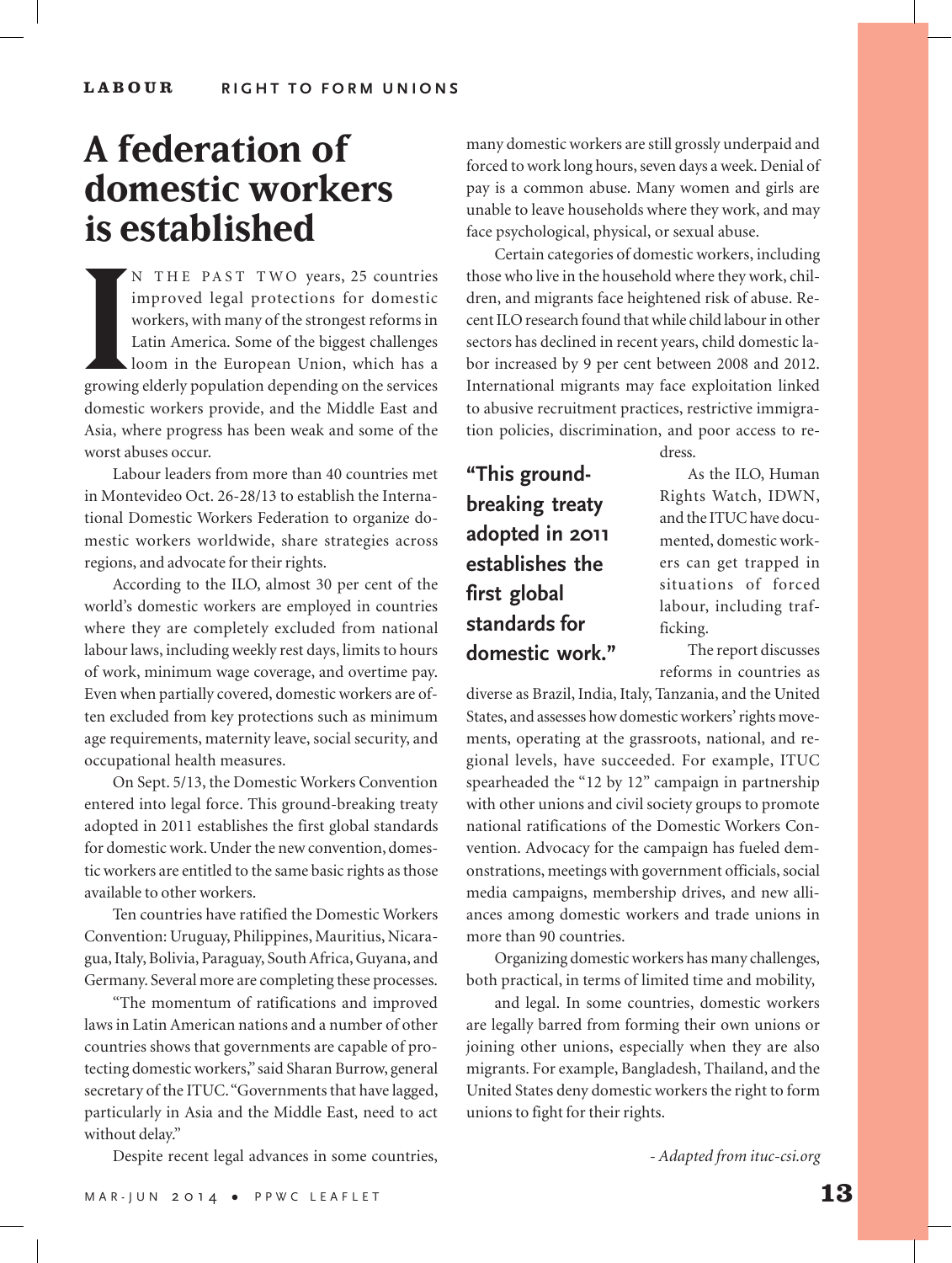## **Forest, park bills should be open to debate**

### **B**<br>On Feb. IG CHANGES ARE being discussed for the future of British Columbia's parks and forests. Despite the impact of these changes, British Columbians are not being consulted.

On Feb. 25, two proposed bills, Bill 4 and Bill 5, entered their second reading and almost no one noticed. If passed, the two amendment bills—known as the Park Amendment Act and the Forests, Lands and Natural Resource Operations Statutes Amendment Act—would adversely affect forest-based jobs and our protected areas network, which are anchors for the motto "Super Natural BC".

Buried within a 36-page document, Bill 5 looks to make what is being called an administrative change to speed up the process for the export of wood chips. In reality, this change is anything but simple and could have undesirable impacts for communities and those who work in the forest sector.

Forests, Lands and Natural Resource Operations Minister Steve Thomson proposes an increase to the maximum amount of wood residue (wood chips) that the minister can permit for export from 5,000 bonedry units to 200,000 bone-dry units.

Put plainly, the minister can currently approve the export of 217 double truckloads of wood chips in a single application without the requirement of an additional level of approval from cabinet. This balance and check ensures that all wood chip exports are, in fact, surplus and in the public interest. If the bill is passed, the minister could approve the export of more than 8,500 double truckloads of wood chips and shavings without any additional review of the application. This is a 40-fold increase and would logically have a correlation to employment.

BC is currently a net importer of wood chips. If the province needs more than we are exporting, why is the minister rushing to move more of our forests out of BC? With mills around the province shutting down and an exhausted timber supply in the mountain pine

beetle-affected areas, this ability to approve a massive increase in exports sounds like a lot less value for BC's forest products.

It also sounds like fewer jobs for British Columbians at a time when our government should be trying to keep forest product processing and production at home.

It's not looking good on the environmental side, either. If passed, this amendment could lead to the expansion of forestry for export in areas that already do not have sufficient ecological conservation with little or no net gain for communities. The government should increase levels of forest protection from its current 15 per cent to scientifically mandated levels,

### **"There has been no consultation with the public, environmental or labour sector."**

instead of adding pressure on our forests by eliminating steps that help ensure a healthy balance is maintained.

Add to the mix the minister's current priority to roll over

volume-based tenures to area-based tenures, and one wonders whose interest is being served by these changes.

Bill 4, the Park Amendment Act brought forth by Environment Minister Mary Polak, proposes to allow "research" in the province's parks related to feasibility and environmental assessment for pipelines, highways and transmission lines. However, the term "research" is not defined and could mean anything from taking a water sample to drilling a test well. If the bill is passed, the minister could approve a permit for this range of research even if it isn't consistent with the purpose of the park.

As written, Bill 4 would make every protected area vulnerable to large industrial projects.

When changes of this sort are proposed by a government, it is expected that public consultation and collaboration with affected sectors be done. This public vetting of policy ideas ensures that the resulting bill reflects the will of the public and affected interests. Decisions that affect the well-being of communities and forests should be up for public debate. Up to today, there has been no consultation with the public, environmental or labour sector.

*continued on page 15*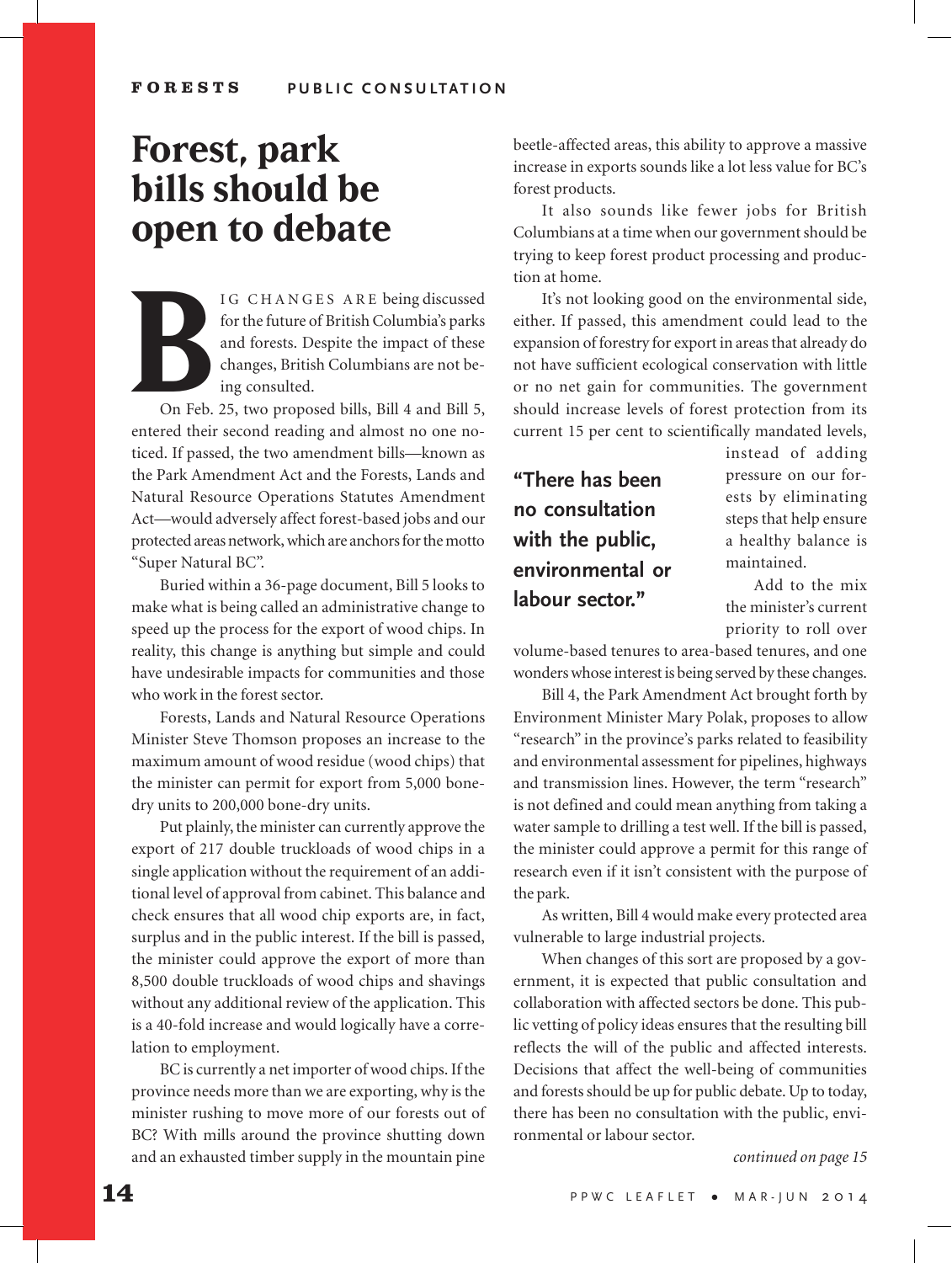# **Seniors express regrets**

The following, as noted by a nurse in Castlegar, is a list of common regrets of seniors.

**1** *I wish I'd had the courage to live a true life to myself, not the life others expected of me.*

"This was the most common regret of all. When people realize that their life is almost over and look back clearly on it, it is easy to see how many dreams have gone unfulfilled. Most people had not honoured even half of their dreams and had to die knowing that it was due to choices they had made, or not made. Health brings freedom very few realize, until they no longer have it."

**2** *I wish I hadn't worked so hard.*

"This came from every male patient that I nursed. They missed their children's youth and their partner's companionship. Women also spoke of this regret, but as most were from an older generation, many of the female patients had not been breadwinners. All of the men I nursed deeply regretted spending so much of their lives on the treadmill of a work existence."

**3** *I wish I had the courage to express my feelings.*

"Many people suppressed their feelings in order to keep peace with others. As a result, they settled for a mediocre existence and never became who they were truly capable of becoming. Many developed illnesses relating to the bitterness and resentment they carried as a result."

**4** *I wish I had stayed in touch with my friends.*

"Often they would not truly realize the full benefits of old friends until their dying weeks and it was not always possible to track them down. Many had become so caught up in their own lives that they had let golden friendships slip by over the years. There were many regrets about not giving friendships the time and effort that they deserved. Everyone misses their friends when they are dying."

#### **5** *I wish I had let myself be happier.*

"This is a surprisingly common one. Many did not realize until the end that happiness is a choice. They had stayed stuck in old patterns and habits. The socalled 'comfort' of familiarity overflowed into their emotions, as well as their physical lives. Fear of change had them pretending to others, and to themselves, that they were content, when deep within they longed to laugh properly and have silliness in their life again."

*- Iskra*

### **FOREST, PARK BILLS**

#### *continued from page 14*

Forests and forest workers deserve sustainability, and this should start with the government working to protect forests and keep jobs and forest-product manufacturing in BC.

Fortunately, these are only proposed changes. There is still time to pull them off the table before we chip further away at our forest sector and our protected areas.

*Arnold Bercov is national president of the Pulp, Paper and Woodworkers of Canada. Stephanie Goodwin is the BC director for Greenpeace.*



**PRESIDENT** *Arnold Bercov*

**FIRST VICE-PRESIDENT** *Frank Robertson*

**SECOND VICE-PRESIDENT** *Mike Broadbent*

**SECRETARY-TREASURER** *Bonnie Horswill*

**ENVIRONMENTAL OFFICER** *Stuart Blundell*

**FOREST RESOURCE OFFICER** *Steven Miros*

**OCCUP. HEALTH AND SAFETY OFFICER** *Wayne Warawa*

**LEAFLET EDITOR** *Ron Richardson*

**PRODUCTION** *Louise Soukeroff*

**OFFICE** *201 - 1184 W. 6th Ave. Vancouver, BC V6H 1A4*

**WEB** *www.ppwc.ca*

**PHONE** *(604) 731-1909*

**TOLL FREE** *1-888-992-7792*

**FAX** *(604) 731-6448*

**E-MAIL** *louise@ppwc.ca*

Signed articles appearing in the Leaflet express the views and opinions of the authors. They are not necessarily the policy of the PPWC or views shared by the Editor or PPWC officers. In submitting copy or photos, contributors should note if they wish material returned. The Leaflet attempts to give coverage to all locals, and pertinent material will be held for the future if the space is unavailable in the current issue.



Affiliated to the Confederation of Canadian Unions

 $\overline{\mathbb{Q}}$